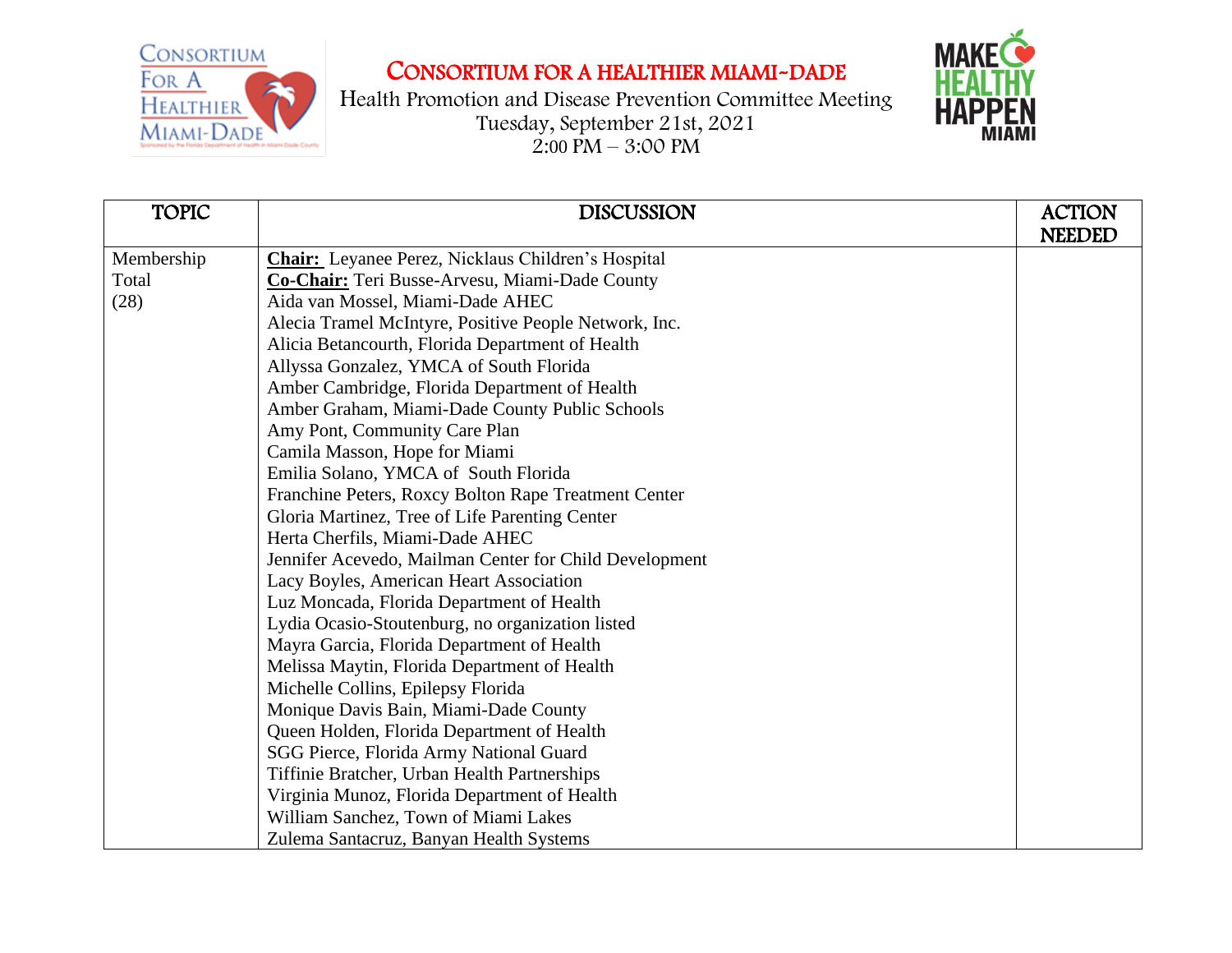

Health Promotion and Disease Prevention Committee Meeting Tuesday, September 21st, 2021  $2:00 \text{ PM} - 3:00 \text{ PM}$ 



| Welcome and<br>Introductions     | The Consortium for a Healthier Miami-Dade Health Promotion and Disease Prevention<br>Committee meeting was brought to order by Leyanee Perez at 2:00pm.                                                                                                                                                                                                                                                                                                                                                                                                                                                                                                                                                                                                                                                                                                                                                                                                                                              |  |
|----------------------------------|------------------------------------------------------------------------------------------------------------------------------------------------------------------------------------------------------------------------------------------------------------------------------------------------------------------------------------------------------------------------------------------------------------------------------------------------------------------------------------------------------------------------------------------------------------------------------------------------------------------------------------------------------------------------------------------------------------------------------------------------------------------------------------------------------------------------------------------------------------------------------------------------------------------------------------------------------------------------------------------------------|--|
| Approval of<br>Minutes           | There was a motion to approve the August 2021 Health Promotion and Disease Prevention<br>minutes by Teri Arvesu; the motion was seconded by Leyanee Perez.                                                                                                                                                                                                                                                                                                                                                                                                                                                                                                                                                                                                                                                                                                                                                                                                                                           |  |
| <b>Executive Board</b><br>Update | The Consortium for a Healthier Miami-Dade is being combined this year with the Worksite<br>Wellness Awards. The event is taking place on Friday, October 1st, 2021 virtually. An<br>email has been sent out with the registration link and the event fee is \$25.00.<br>The executive board discussed questions about the COVID-19 vaccines, including booster<br>п<br>shots. More information can be found at: www.CDC.gov.<br>Miami-Dade County currently has the lowest rate of COVID-19 at 6.5%. You can access a<br>п<br>weekly report from the Florida Department of Health.                                                                                                                                                                                                                                                                                                                                                                                                                   |  |
| Work Plan<br>Discussion          | The monthly committee meeting for Tuesday, December 21st, 2021 is canceled.<br>п<br>By September 30, 2024 the committee will work to complete a SWOT analysis annually.<br>٠<br>The committee conducted their annual SWOT analysis and discussed the strengths,<br>$\circ$<br>weaknesses, opportunities, and threats of the committee.<br><b>Strengths:</b><br>$\circ$<br>Adapted to new changes after COVID-19<br>Adopted virtual platform meeting, increasing participation locally and members<br>who have moved away<br>Diverse membership list<br>Good variety of presentations<br>п<br>Great forum to share partner updates and promote initiatives/events<br>٠<br>Networking opportunities<br>Active membership has increased<br><b>Weakness:</b><br>$\circ$<br>Maintaining new member attendance<br>Due to COVID-19, unable to meet in person and visit partner sites<br>$\blacksquare$<br>Not utilizing partnerships to their full potential (connecting/networking post-<br>п<br>meetings) |  |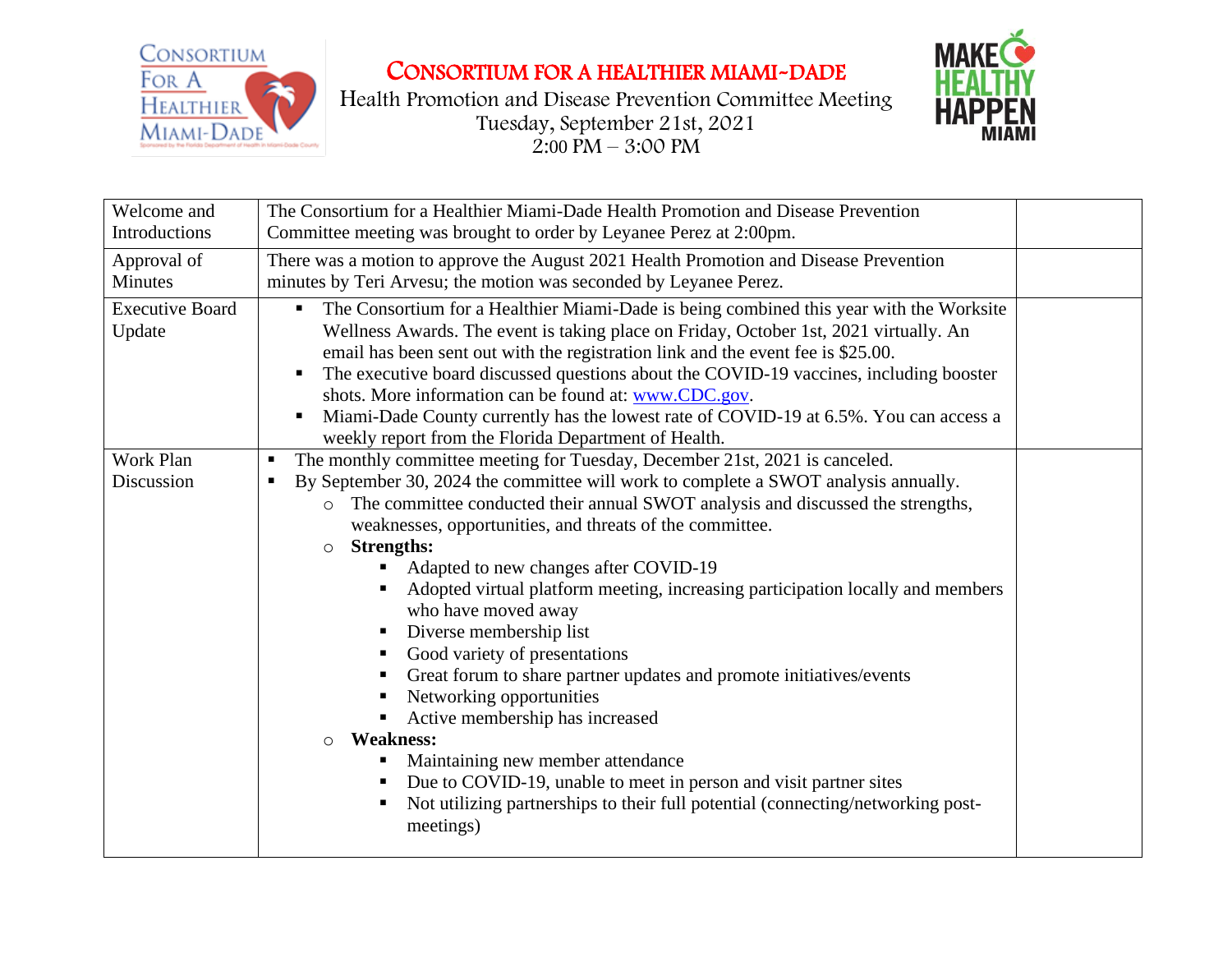

Health Promotion and Disease Prevention Committee Meeting Tuesday, September 21st, 2021  $2:00 \text{ PM} - 3:00 \text{ PM}$ 



| <b>Opportunity:</b><br>$\circ$                                                                      |  |
|-----------------------------------------------------------------------------------------------------|--|
| Implemented virtual platform                                                                        |  |
| Email presentations to members after the meetings<br>Е                                              |  |
| Ice breaker/break out rooms to engage members at the beginning of meetings                          |  |
| Identify $\&$ address needs in the community (ex: food insecurity, isolation, etc.)<br>Е            |  |
| Analyze gaps in membership and invite them to join the committee<br>в                               |  |
| Send survey to ask members topics of interest to increase meeting engagement<br>в                   |  |
| Have presentations based on health observances<br>Е                                                 |  |
| Hybrid meetings to provide opportunities for people who are constrained by<br>Е                     |  |
| time or location                                                                                    |  |
| <b>Threats:</b><br>$\circ$                                                                          |  |
| Community events are limited due to COVID-19 limiting the ability to address                        |  |
| some indicators                                                                                     |  |
| Virtual meeting fatigue<br>Е                                                                        |  |
| Lack of face-to-face connection<br>$\blacksquare$                                                   |  |
| How to engage community members via virtual platforms<br>п                                          |  |
| By September 30, 2024 the committee will work to host an annual health fair for the<br>л            |  |
| community.                                                                                          |  |
| $\circ$ The 2 <sup>nd</sup> Annual Bounty of Health Drive-Thru Food Distribution will take place on |  |
| Thursday, November $18th$ , 2021 from 9am-12pm. This will be a 2-part event consisting              |  |
| of a virtual educational component and a drive-thru food distribution. If you are                   |  |
| interested in participating as a vendor or as a presenter, please register at:                      |  |
| https://www.surveymonkey.com/r/2S83H38. For any questions, contact:                                 |  |
| Melissa.Maytin@flhealth.gov.                                                                        |  |
|                                                                                                     |  |